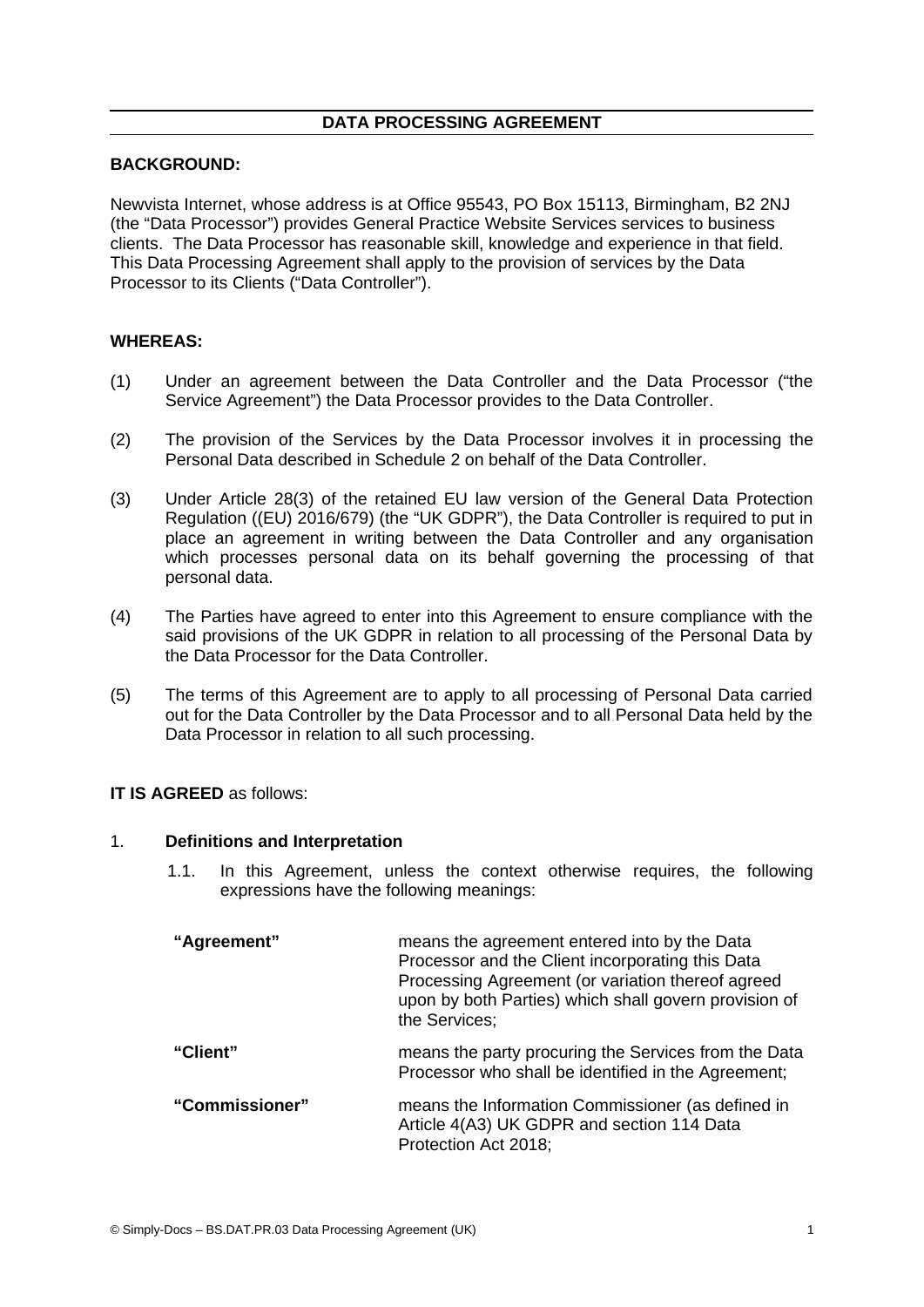**"Controller"** shall have the meanings given to the term "controller" by Article 4(7) of the UK GDPR and section 6 of the Data Protection Act 2018;

means the party procuring the Services from the Data Processor who shall be identified as the Client the Agreement;

- **"Data Protection Legislation"** means all applicable legislation in force from time to time in the United Kingdom applicable to data protection and privacy including, but not limited to, the UK GDPR; the Data Protection Act 2018 (and regulations made thereunder); and the Privacy and Electronic Communications Regulations 2003 as amended;
- **"Data Processing Officer"** means the party that the Client has identified as their Data Processing Officer in the Agreement;
- **"Data Subject"** means an identified or identifiable living individual to whom Personal Data relates;
- **"Personal Data"** means any information relating to an identified or identifiable living individual; an identified or identifiable living individual is one who can be identified, directly or indirectly, in particular by reference to an identifier such as a name, an identification number, location data, an online identifier, or to one or more factors specific to the physical, physiological, genetic, mental, economic, cultural, or social identity of the individual;
- **"Personal Data Breach"** means a breach of security leading to the accidental or unlawful destruction, loss, alteration, unauthorised disclosure of, or access to, Personal Data transmitted, stored, or otherwise Processed;
- **"Processor"** means a natural or legal person, public authority, agency, or other body which processes Personal Data on behalf of a Controller;
- **"processing", "process", "processed", "processes"** means any operation or set of operations which is performed on Personal Data or on sets of Personal Data, whether or not by automated means, such as collection, recording, organisation, structuring, storage, adaptation or alteration, retrieval, consultation, use, disclosure by transmission, dissemination or otherwise making available, alignment or combination, restriction, erasure or destruction;
- **"Services"** means those services described in Schedule 1 which are provided by the Processor to the Controller and which the Controller uses for the purposes described in Schedule 1;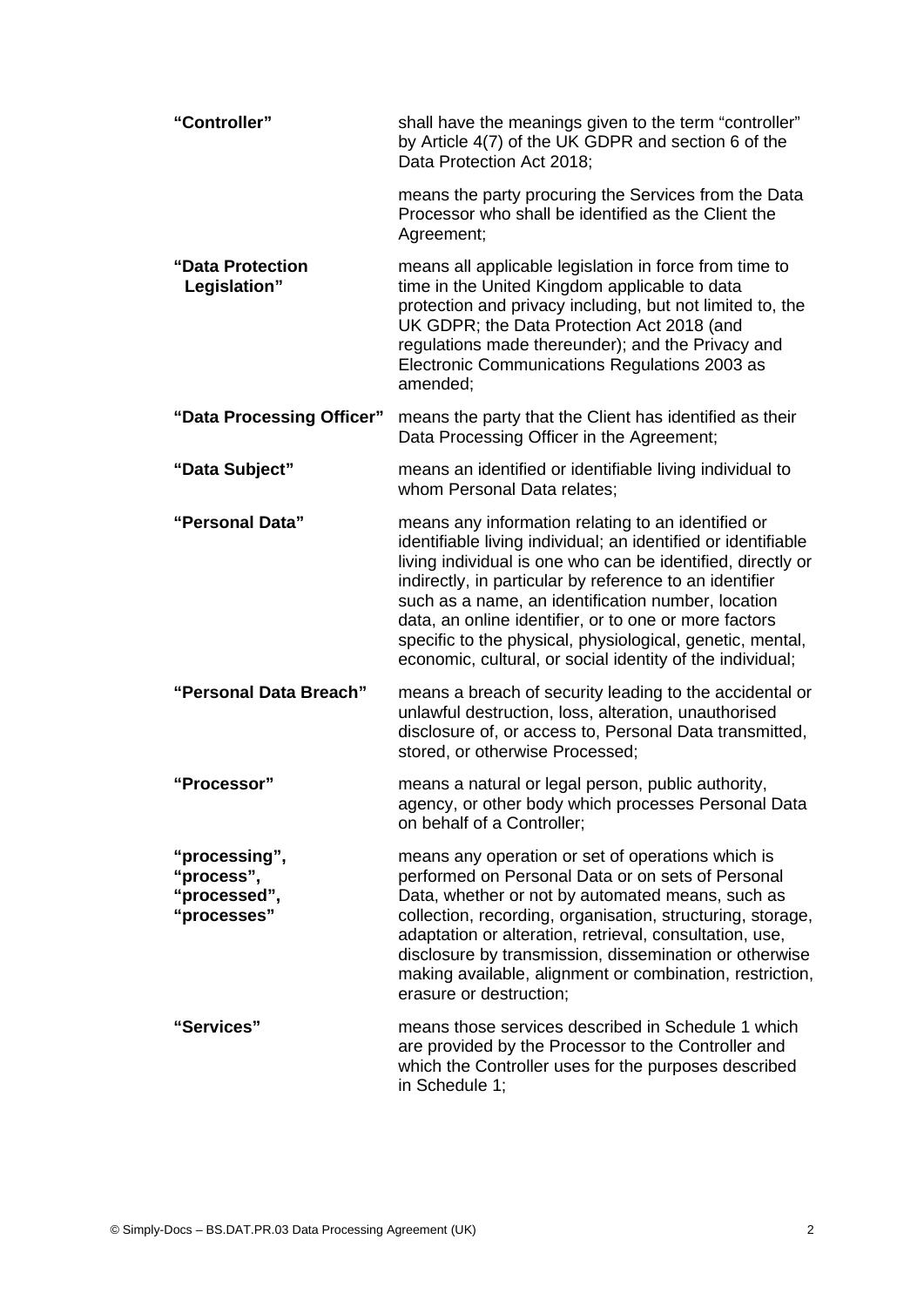**"UK GDPR"** means Regulation (EU) 2016/679 General Data Protection Regulation as it forms part of the law of England and Wales, Scotland, and Northern Ireland by virtue of section 3 of the European Union (Withdrawal) Act 2018 and amended by the Data Protection, Privacy and Electronic Communications (Amendments etc.) (EU Exit) Regulations 2019.

- 1.2. Unless the context otherwise requires, each reference in this Agreement to:
	- 1.2.1 "writing", and any cognate expression, includes a reference to any communication effected by electronic or facsimile transmission or similar means;
	- 1.2.2 a statute or a provision of a statute is a reference to that statute or provision as amended or re-enacted at the relevant time;
	- 1.2.3 "this Agreement" is a reference to this Agreement and each of the Schedules as amended or supplemented at the relevant time;
	- 1.2.4 a Schedule is a schedule to this Agreement; and
	- 1.2.5 a Clause or paragraph is a reference to a Clause of this Agreement (other than the Schedules) or a paragraph of the relevant Schedule.
	- 1.2.6 a "Party" or the "Parties" refer to the parties to this Agreement.
- 1.3. The headings used in this Agreement are for convenience only and shall have no effect upon the interpretation of this Agreement.
- 1.4. Words imparting the singular number shall include the plural and vice versa.
- 1.5. References to any gender shall include any other gender.
- 1.6. References to persons shall include corporations.

### 2. **Scope and Application of this Agreement**

- 2.1. The provisions of this Agreement shall apply to the processing of the Personal Data described in Schedule 2, carried out for the Controller by the Processor, and to all Personal Data held by the Processor in relation to all such processing, whether such Personal Data is held at the date of this Agreement or received afterwards.
- 2.2. Schedule 2 describes the type(s) of Personal Data, category or categories of Data Subject, the nature of the processing to be carried out, the purpose(s) of such processing, and the duration of such processing.
- 2.3. Subject to sub-Clause [2.4,](#page-2-0) this Agreement is subject to the terms of the Service Agreement and is hereby incorporated into the Service Agreement. Definitions and interpretations set out in the Service Agreement shall apply to the interpretation of this Agreement.
- <span id="page-2-0"></span>2.4. The provisions of this Agreement supersede any other arrangement, understanding, or agreement including, but not limited to, the Service Agreement made between the Parties at any time relating to the Personal Data.
- 2.5. This Agreement shall continue in full force and effect for so long as the Processor is processing Personal Data on behalf of the Controller, and thereafter as provided in Clause [10](#page-8-0).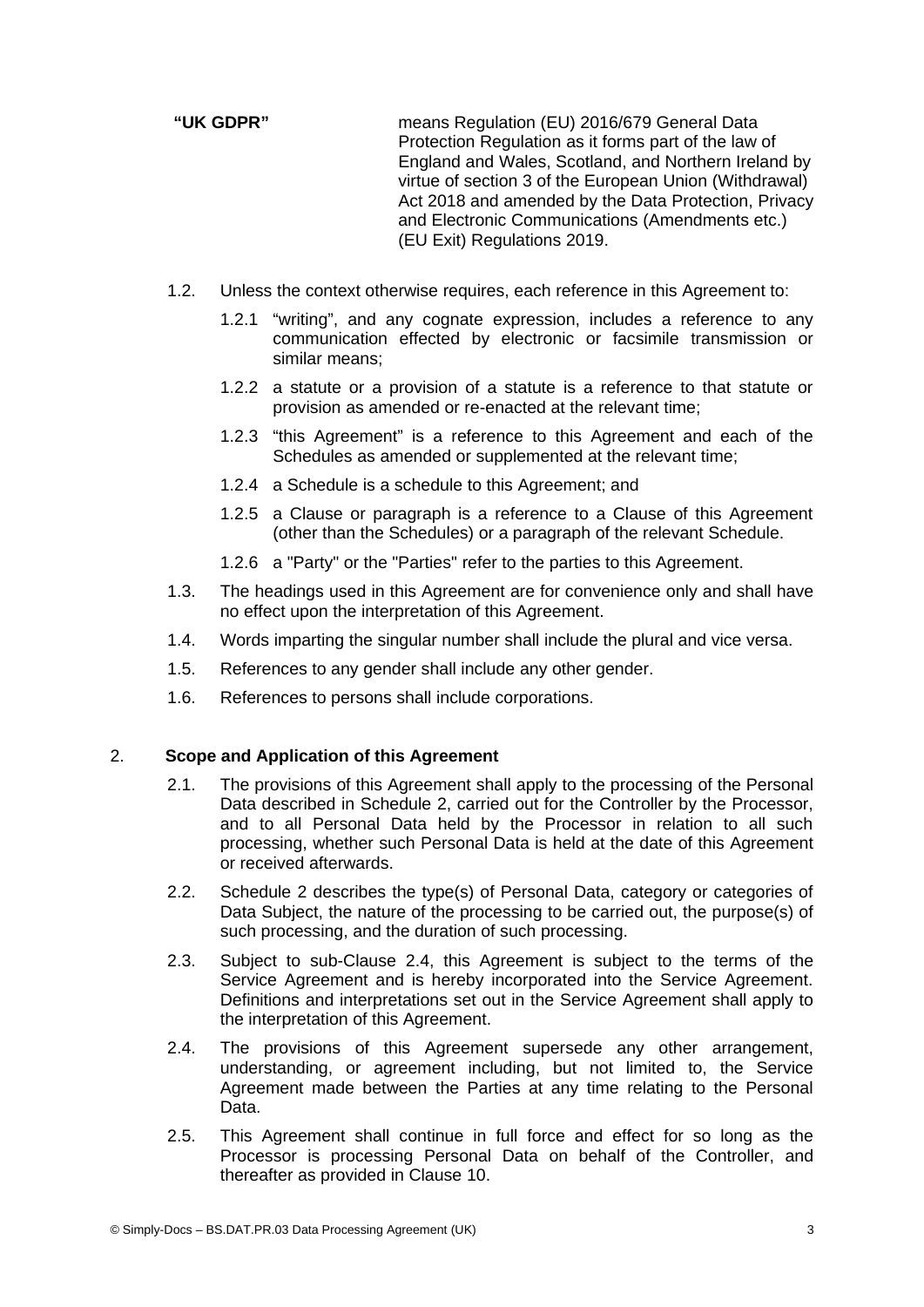# 3. **Provision of the Services and Processing Personal Data**

- 3.1. The Controller shall retain control of the Personal Data and shall, at all times, remain responsible for its compliance obligations under the Data Protection Legislation including, but not limited to, providing any and all required notices and obtaining any and all required consents, and for the written processing instructions given to the Processor.
- 3.2. The Processor shall only provide the Services and process the Personal Data received from the Controller:
	- 3.2.1 for the purposes of those Services and not for any other purpose;
	- 3.2.2 to the extent and in such a manner as is strictly necessary for those purposes; and
	- 3.2.3 strictly in accordance with the express written authorisation and instructions of the Controller (which may be specific instructions or instructions of a general nature, or as otherwise notified by the Controller to the Processor).

# 4. **Data Protection Compliance**

- <span id="page-3-1"></span>4.1. All instructions given by the Controller to the Processor shall be made in writing and shall at all times be in compliance with the Data Protection Legislation. The Processor shall act only on such written instructions from the Controller unless the Processor is required by law to do otherwise (as per Article 29 of the UK GDPR).
- 4.2. The Processor shall promptly comply with any request from the Controller requiring the Processor to amend, transfer, delete, or otherwise dispose of the Personal Data, or to stop, mitigate, or remedy any unauthorised processing.
- 4.3. The Processor shall transfer all Personal Data to the Controller on the Controller's request in the formats, at the times, and in compliance with, the Controller's written instructions.
- 4.4. Both Parties shall comply at all times with the Data Protection Legislation and shall not perform their obligations under this Agreement or any other agreement or arrangement between them in such way as to cause either Party to breach any of its applicable obligations under the Data Protection Legislation.
- 4.5. The Controller hereby warrants, represents, and undertakes that the Personal Data shall comply with the Data Protection Legislation in all respects including, but not limited to, its collection, holding, and processing, and that the Controller has in place all necessary and appropriate consents and notices to enable the lawful transfer of the Personal Data to the Processor.
- 4.6. The Processor agrees to comply with any reasonable measures required by the Controller to ensure that its obligations under this Agreement are satisfactorily performed in accordance with the Data Protection Legislation and any best practice guidance issued by the Commissioner.
- <span id="page-3-0"></span>4.7. The Processor shall provide all reasonable assistance (at the Controller's cost) to the Controller in complying with its obligations under the Data Protection Legislation with respect to the security of processing, the notification of Personal Data Breaches, the conduct of data protection impact assessments, and in dealings with the Commissioner. What is reasonable, for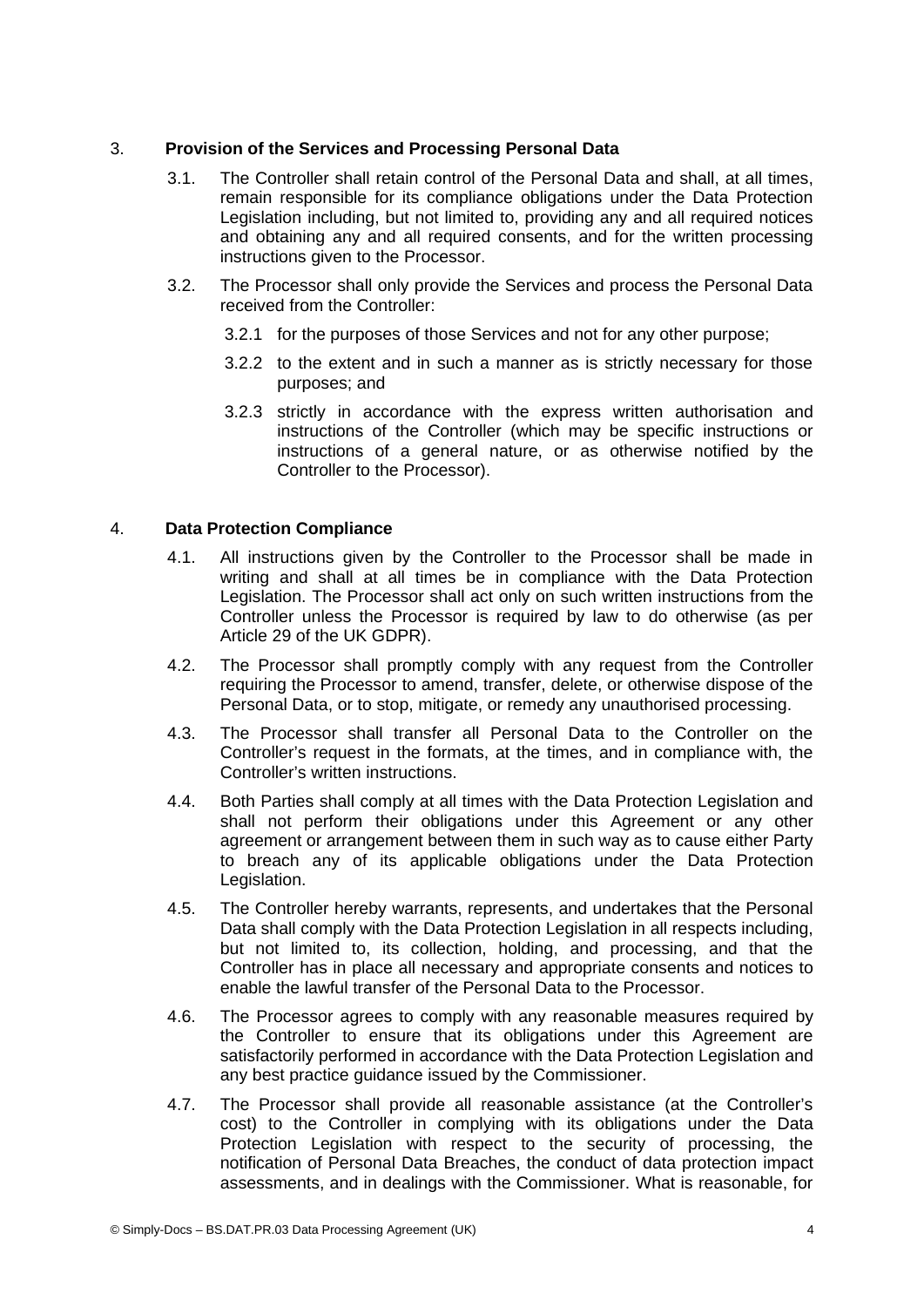the purposes of this sub-Clause [4.7](#page-3-0) shall take account of the nature of the Processor's processing and the information available to the Processor.

- 4.8. The Processor shall notify the Controller in a timely manner of any changes to the Data Protection Legislation that may adversely affect its performance of the Services or of its obligations under this Agreement.
- 4.9. When processing the Personal Data on behalf of the Controller, the Processor shall:
	- 4.9.1 not transfer the Personal Data outside the United Kingdom without the prior written consent of the Controller;
	- 4.9.2 not transfer any of the Personal Data to any third party without the written consent of the Controller and, in the event of such consent, the Personal Data shall be transferred strictly subject to the terms of a suitable agreement, as set out in Clause [11](#page-9-0);
	- 4.9.3 process the Personal Data only to the extent, and in such manner, as is necessary in order to comply with its obligations to the Controller or as may be required by law (in which case, the Processor shall inform the Controller of the legal requirement in question before processing the Personal Data for that purpose unless prohibited from doing so by law);
	- 4.9.4 implement appropriate technical and organisational measures, including those described in Schedule 3, and take all steps necessary to protect the Personal Data against accidental, unauthorised, or unlawful processing, access, copying, modification, reproduction, display, or distribution of the Personal Data, and against its accidental or unlawful loss, destruction, alteration, disclosure, or damage. The Processor shall inform the Controller in advance of any changes to such measures;
	- 4.9.5 implement measures to ensure a level of security proportionate to the risks involved including, as appropriate:
		- 4.9.5.1) the pseudonymisation and encryption of Personal Data;
		- 4.9.5.2) the ability to ensure the ongoing confidentiality, integrity, availability, and resilience of processing systems and services;
		- 4.9.5.3) the ability to restore the availability and access to the Personal Data in a timely manner in the event of a physical or technical incident; and
		- 4.9.5.4) a process for regularly testing, assessing, and evaluating the effectiveness of technical and organisational measures for ensuring the security of the processing;
	- 4.9.6 if so requested by the Controller (and within the timescales required by the Controller) supply further details of the technical and organisational systems in place to safeguard the security of the Personal Data held and to prevent unauthorised access;
	- 4.9.7 keep complete and accurate records and information concerning all processing activities carried out on the Personal Data in order to demonstrate its compliance with this Agreement and the Data Protection Legislation;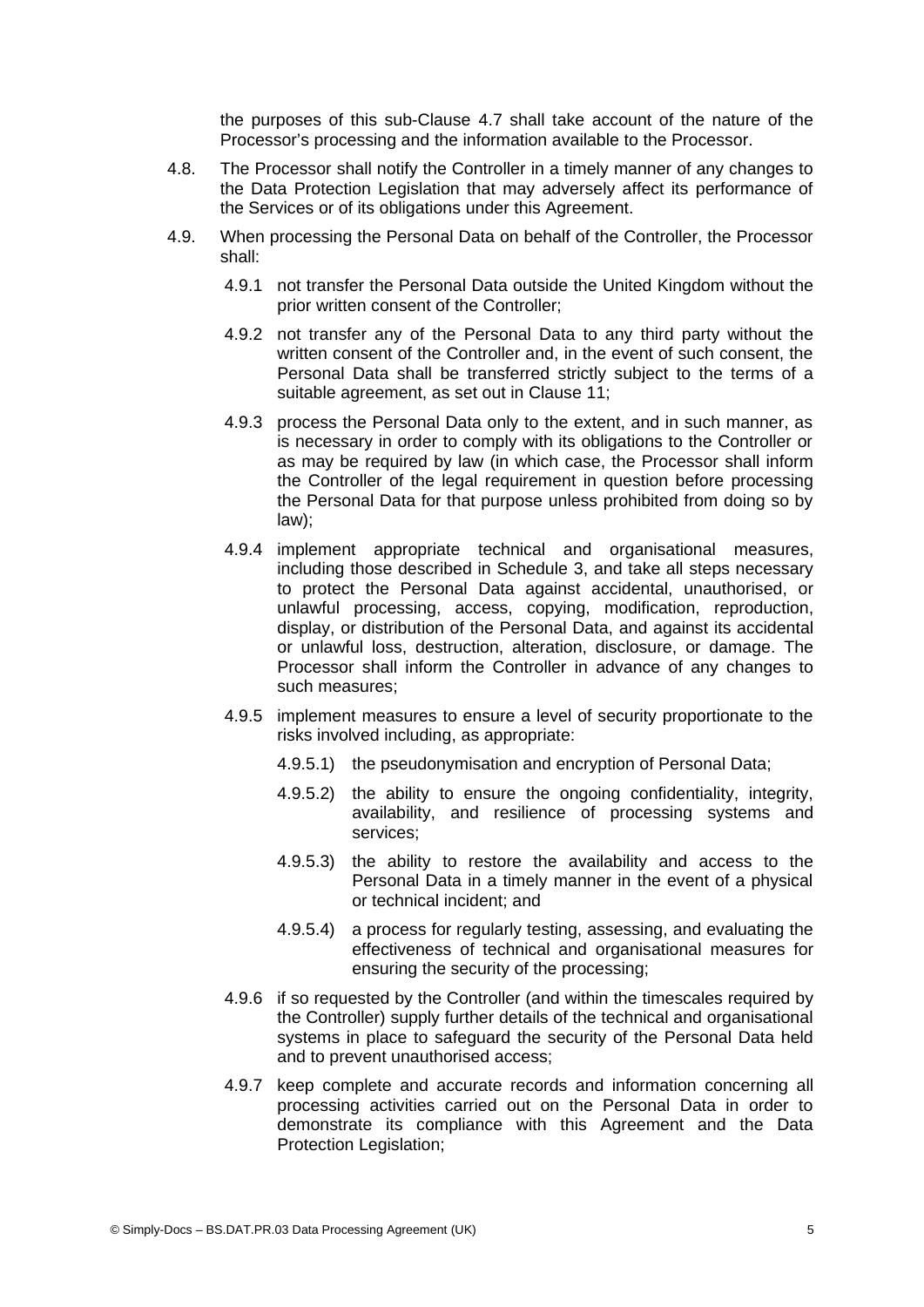- 4.9.8 make available to the Controller any and all such information as is reasonably required and necessary to demonstrate the Processor's compliance with the Data Protection Legislation;
- 4.9.9 on reasonable prior notice, submit to audits and inspections and provide the Controller with any information reasonably required in order to assess and verify compliance with the provisions of this Agreement and both Parties' compliance with the requirements of the Data Protection Legislation. The requirement to give notice will not apply if the Controller believes that the Processor is in breach of any of its obligations under this Agreement or under the law; and
- 4.9.10 inform the Controller immediately if it is asked to do anything that infringes the Data Protection Legislation.

### 5. **Data Subject Requests, Notices, Complaints, and Personal Data Breaches**

- 5.1. The Processor shall, at the Controller's cost, assist the Controller in complying with its obligations under the Data Protection Legislation. In particular, the provisions of this Clause 5 shall apply to requests by Data Subjects to exercise their rights (including, but not limited to, subject access requests), information or assessment notices served on the Controller by the Commissioner under the Data Protection Legislation, complaints, and Personal Data Breaches.
- 5.2. The Processor shall notify the Controller immediately in writing if it receives:
	- 5.2.1 a request from a Data Subject to exercise their rights; or
	- 5.2.2 any other complaint, notice, communication, or request relating to the processing of the Personal Data or to either Party's compliance with the Data Protection Legislation.
- 5.3. The Processor shall, at the Controller's cost, cooperate fully with the Controller and assist as required in relation to any Data Subject request, or other complaint, notice, communication, or request, including by:
	- 5.3.1 providing the Controller with full details of the complaint, notice, communication, or request;
	- 5.3.2 providing the necessary information and assistance in order to comply with a request from a Data Subject;
	- 5.3.3 providing the Controller with any Personal Data it holds in relation to a Data Subject (within the timescales required by the Controller); and
	- 5.3.4 providing the Controller with any other information requested by the Controller.
- 5.4. The Processor shall not disclose any Personal Data to any Data Subject or to any other third party unless instructed to do so by the Controller in writing, or as required by law.
- <span id="page-5-0"></span>5.5. The Processor shall notify the Controller immediately if it becomes aware of any form of Personal Data Breach, including any unauthorised or unlawful processing, loss of, unintended damage to, or destruction of any of the Personal Data.
- <span id="page-5-1"></span>5.6. If an event of the type described under sub-Clause [5.5](#page-5-0) occurs: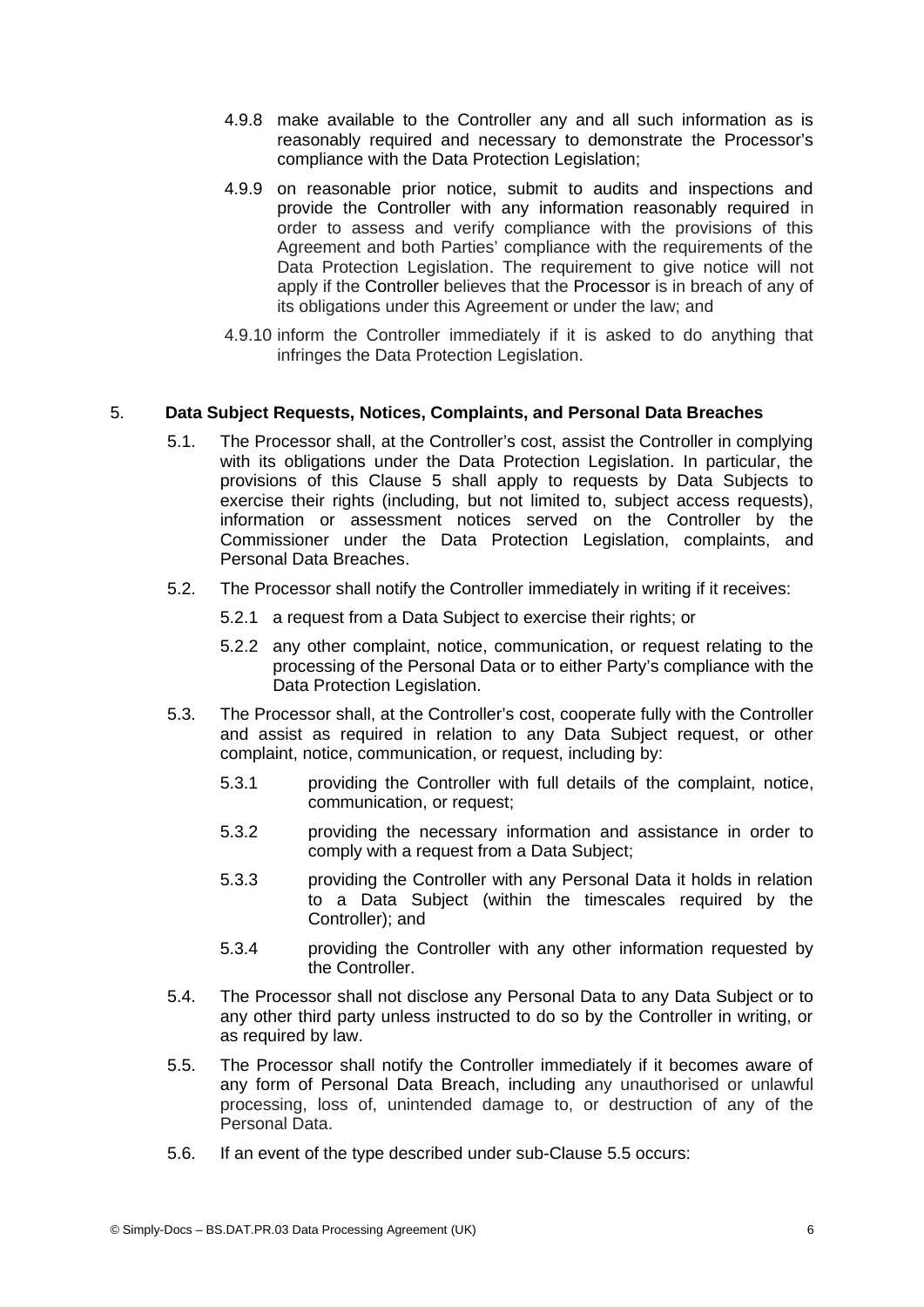- 5.6.1 Where recovery of the affected Personal Data is possible, the Processor shall recover the same as soon as possible.
- 5.6.2 The Processor shall, without undue delay, also provide the following information to the Controller:
	- 5.6.2.1) a description of the nature of the event, including the category or categories of Personal Data affected, the approximate number of Personal Data records and Data Subjects involved;
	- 5.6.2.2) the likely consequences of the event; and
	- 5.6.2.3) a description of the measures that have been taken or will be taken in response, including those to mitigate potential adverse effects.
- 5.6.3 The Processor shall provide all reasonable co-ordination, cooperation, and assistance to the Controller in the Controller's investigation and handling of the event.
- 5.6.4 The Processor shall not inform any third parties of the event without the Controller's express written consent, unless required to do so by law.
- 5.6.5 The Controller shall have the sole right to determine whether to provide notice of the event to any Data Subjects, the Commissioner, other applicable regulators, law enforcement authorities, or other parties, as required by law or regulation or at the Controller's discretion.
- 5.6.6 The Controller shall have the sole right to determine whether to offer any form of remedy to affected Data Subjects.
- 5.6.7 Where the Processor is required to take action and/or provide assistance at its own expense under this sub-Clause [5.6,](#page-5-1) the requirement for the Processor to cover such expenses shall not apply if the event arose from the Controller's specific written instructions, negligence, wilful default, or breach of this Agreement. In such cases, the Controller shall cover all such reasonable expenses.
- 5.6.8 The Processor shall, in addition to taking the abovementioned actions and/or providing the abovementioned assistance at its own expense, reimburse the Controller for reasonable expenses incurred by the Controller when responding to the event, including the costs of any notices and remedies.

### 6. **Staff and Data Protection Officers**

- 6.1. The Processor shall ensure that all personnel who are to access and/or process any of the Personal Data:
	- 6.1.1 be informed of the confidential nature of the Personal Data and be bound by contractual use restrictions and confidentiality requirements, as per sub-Clause [10.2;](#page-8-1)
	- 6.1.2 be given appropriate training on the Data Protection Legislation and how their job roles relate to it and are affected by it; and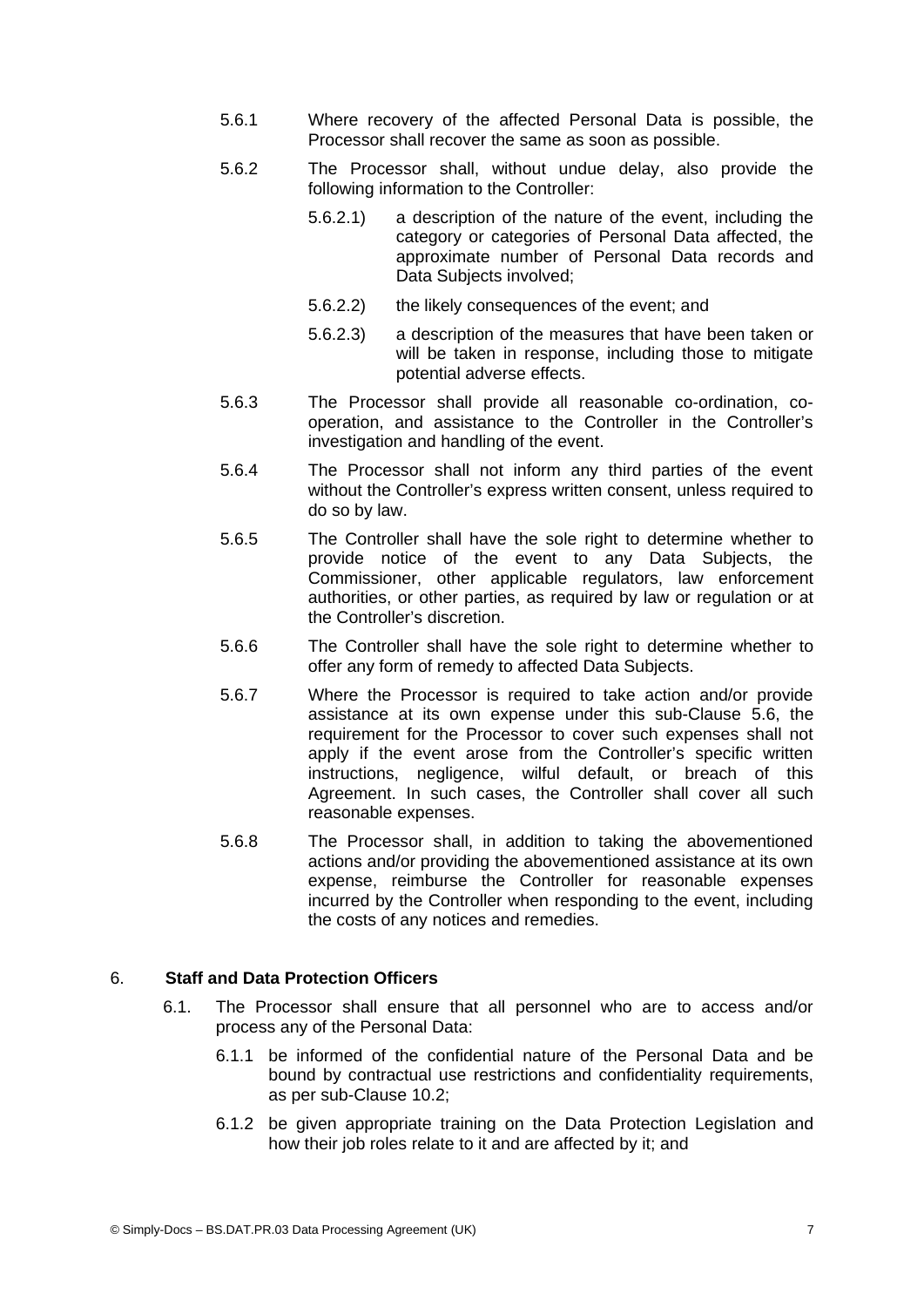- 6.1.3 be made aware of both the Processor's duties, and their personal duties and obligations under the Data Protection Legislation and this Agreement.
- 6.2. The Controller has appointed a Data Protection Officer in accordance with Article 37 of the UK GDPR, whose details are identified in the Agreement.
- 6.3. The Processor has appointed a data protection officer in accordance with Article 37 of the UK GDPR, whose details are as follows: Guy Newell, Newvista Internet, Office 95543, PO Box 15113, Birmingham, B2 2NJ. Email: guy.newell@newvista.co.uk.

### 7. **Warranties**

- 7.1. The Processor warrants and represents that:
	- 7.1.1 its employees, subcontractors, agents, and any other person or persons accessing and otherwise handling the Personal Data on its behalf are appropriately trained with respect to compliance with the Data Protection Legislation:
	- 7.1.2 it, and any party acting on its behalf, will process the Personal Data in compliance with the Data Protection Legislation and any and all other applicable laws, regulations, standards, and similar instruments;
	- 7.1.3 nothing, in its reasonable belief, in the Data Protection Legislation prevents it from providing the Services;
	- 7.1.4 it will take all appropriate and proportionate technical and organisational measures to prevent the accidental, unauthorised, or unlawful processing of the Personal Data and the loss of or damage to the Personal Data, ensuring a level of security appropriate in light of:
		- 7.1.4.1) the potential harm resulting from such an event;
		- 7.1.4.2) the nature of the Personal Data in question;
		- 7.1.4.3) the measures necessary to comply with all applicable Data Protection Legislation and all relevant policies and procedures.
- 7.2. The Controller warrants and represents that the Processor's use of the Personal Data in its provision of the Services and as specifically instructed by the Controller shall comply with the Data Protection Legislation.

# 8. **Liability and Indemnity**

- <span id="page-7-0"></span>8.1. The Controller shall be liable for, and shall indemnify (and keep indemnified) the Processor in respect of any and all action, proceeding, liability, cost, claim, loss, expense (including reasonable legal fees and payments on a solicitor and client basis), or demand suffered or incurred by, awarded against, or agreed to be paid by, the Processor arising directly or in connection with:
	- 8.1.1 any non-compliance by the Controller with the Data Protection Legislation;
	- 8.1.2 any processing carried out by the Processor in accordance with instructions given by the Controller that infringe the Data Protection Legislation; or
	- 8.1.3 any breach by the Controller of its obligations under this Agreement,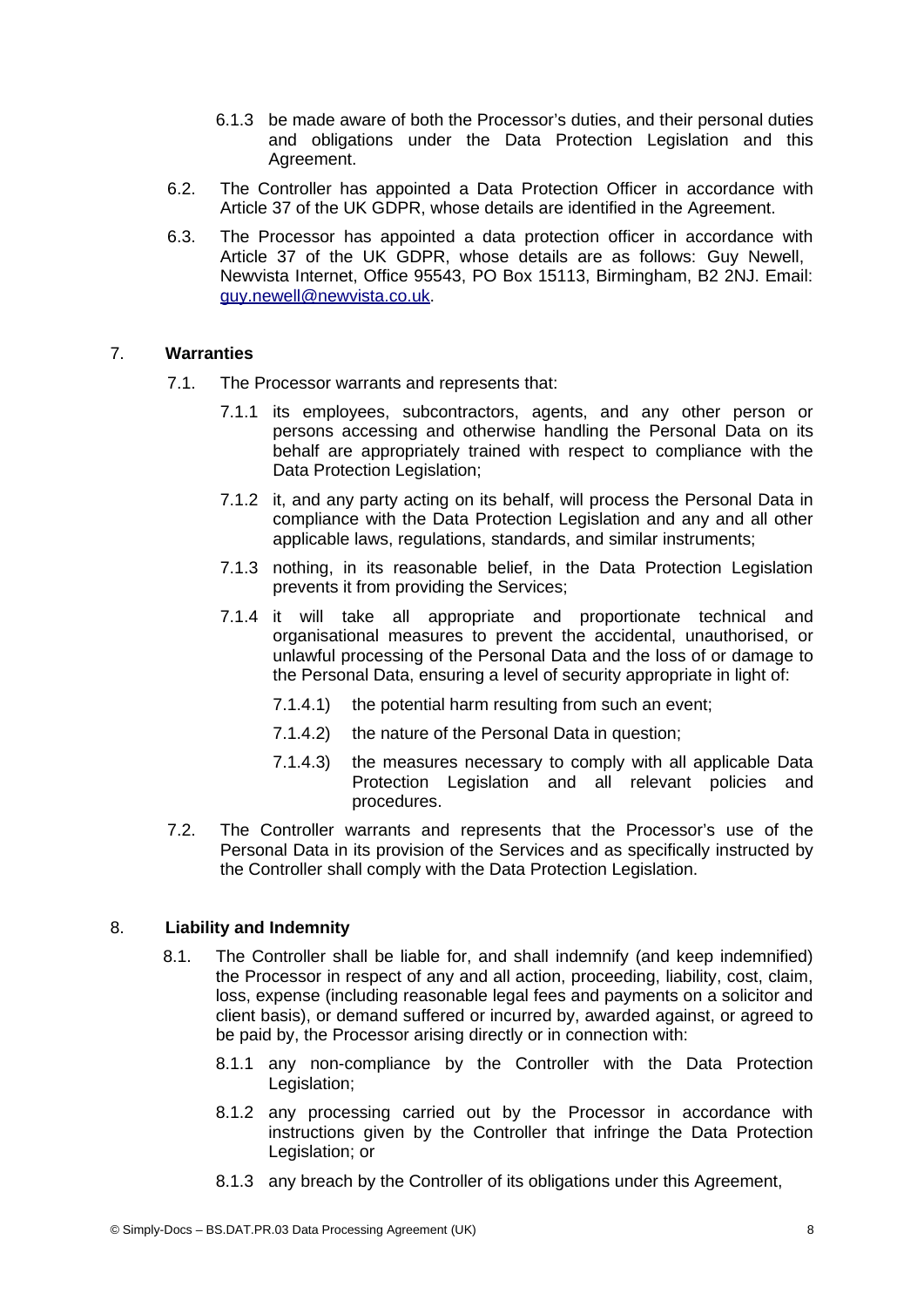8.1.3.1) except to the extent that the Processor is liable under sub-Clause [8.2.](#page-8-2)

- <span id="page-8-2"></span>8.2. The Processor shall be liable for, and shall indemnify (and keep indemnified) the Controller in respect of any and all action, proceeding, liability, cost, claim, loss, expense (including reasonable legal fees and payments on a solicitor and client basis), or demand suffered or incurred by, awarded against, or agreed to be paid by, the Controller arising directly or in connection with the Processor's processing activities that are subject to this Agreement:
	- 8.2.1 only to the extent that the same results from the Processor's breach of, or non-compliance with, this Agreement, the Controller's instructions, or the Data Protection Legislation; and
	- 8.2.2 not to the extent that the same is, or are contributed to, by any breach of this Agreement by the Controller.
- 8.3. The Controller shall not be entitled to claim back from the Processor any sums paid in compensation by the Controller in respect of any damage to the extent that the Controller is liable to indemnify the Processor under sub-Clause 8.1.
- 8.4. Nothing in this Agreement (and in particular, this Clause [8\)](#page-7-0) shall relieve either Party of, or otherwise affect, the liability of either Party to any Data Subject, or for any other breach of that Party's direct obligations under the Data Protection Legislation. Furthermore, the Processor hereby acknowledges that it shall remain subject to the authority of the Commissioner and shall cooperate fully therewith, as required, and that failure to comply with its obligations as a Processor under the Data Protection Legislation may render it subject to the fines, penalties, and compensation requirements set out in the Data Protection Legislation.

# 9. **Intellectual Property Rights**

All copyright, database rights, and other intellectual property rights in the Personal Data (including but not limited to any updates, amendments, or adaptations to the Personal Data made by either the Controller or the Processor) shall belong to the Controller or to any other applicable third party from whom the Controller has obtained the Personal Data under licence (including, but not limited to, Data Subjects, where applicable). The Processor is licensed to use such Personal Data only for the term of the Service Agreement, for the purposes of providing the Services, and in accordance with this Agreement.

# 10. **Confidentiality**

- <span id="page-8-0"></span>10.1. The Processor shall maintain the Personal Data in confidence, and in particular, unless the Controller has given written consent for the Processor to do so, the Processor shall not disclose any Personal Data supplied to the Processor by, for, or on behalf of, the Controller to any third party. The Processor shall not process or make any use of any Personal Data supplied to it by the Controller otherwise than in connection with the provision of the Services to the Controller.
- <span id="page-8-1"></span>10.2. The Processor shall ensure that all personnel who are to access and/or process any of the Personal Data are contractually obliged to keep the Personal Data confidential.
- 10.3. The obligations set out in in this Clause [10](#page-8-0) shall continue for a period of 60 Days after the cessation of the provision of Services by the Processor to the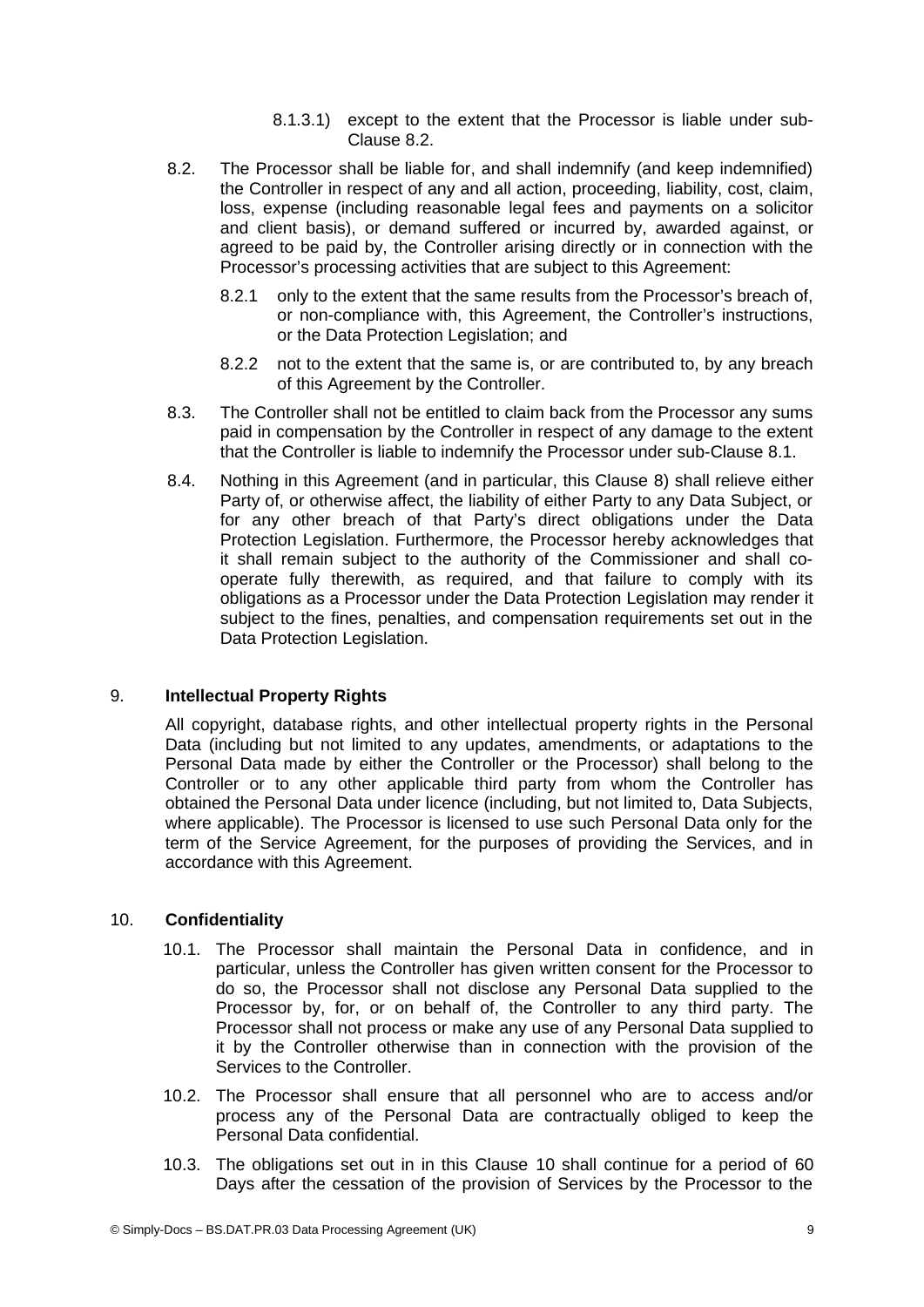**Controller** 

10.4. Nothing in this Agreement shall prevent either Party from complying with any requirement to disclose Personal Data where such disclosure is required by law. In such cases, the Party required to disclose shall notify the other Party of the disclosure requirements prior to disclosure, unless such notification is prohibited by law.

## 11. **Subcontractors**

- <span id="page-9-0"></span>11.1. The Processor shall not subcontract any of its obligations or rights under this Agreement without the prior written consent of the Controller.
- 11.2. If the Processor appoints a subcontractor (with the written consent of the Controller), the Processor shall:
	- 11.2.1 enter into a written agreement with the subcontractor which shall impose upon the subcontractor the same obligations as are imposed upon the Processor by this Agreement and which shall permit both the Processor and the Controller to enforce those obligations;
	- 11.2.2 ensure that the subcontractor complies fully with its obligations under that agreement and the Data Protection Legislation;
	- 11.2.3 maintain control over all Personal Data transferred to the subcontractor; and
	- 11.2.4 the agreement between the Processor and the subcontractor shall terminate automatically upon the termination or expiry of this Agreement for any reason.
- 11.3. In the event that a subcontractor fails to meet its obligations under any such agreement, the Processor shall remain fully liable to the Controller for failing to meet its obligations under this Agreement.
- 11.4. The Provider shall be deemed to have control legally over any Personal Data that is in the possession of or practically controlled by its subcontractors.

#### 12. **Deletion and/or Disposal of Personal Data**

- <span id="page-9-1"></span>12.1. The Processor shall, at the written request of the Controller, delete or otherwise dispose of the Personal Data or return it to the Controller in the format(s) reasonably requested by the Controller within a reasonable time after the earlier of the following:
	- 12.1.1 the end of the provision of the Services under the Service Agreement; or
	- 12.1.2 the processing of that Personal Data by the Processor is no longer required for the performance of the Processor's obligations under this Agreement **AND** the Service Agreement.
- 12.2. Following the deletion, disposal, or return of the Personal Data under sub-Clause [12.1,](#page-9-1) the Processor shall delete or otherwise dispose of all further copies of the Personal Data that it holds, unless retention of such copies is required by law, in which case the Processor shall inform the Controller of such requirement(s) in writing.
- 12.3. All Personal Data to be deleted or disposed of under this Agreement shall be deleted or disposed of using the following method(s): Specified in Newvista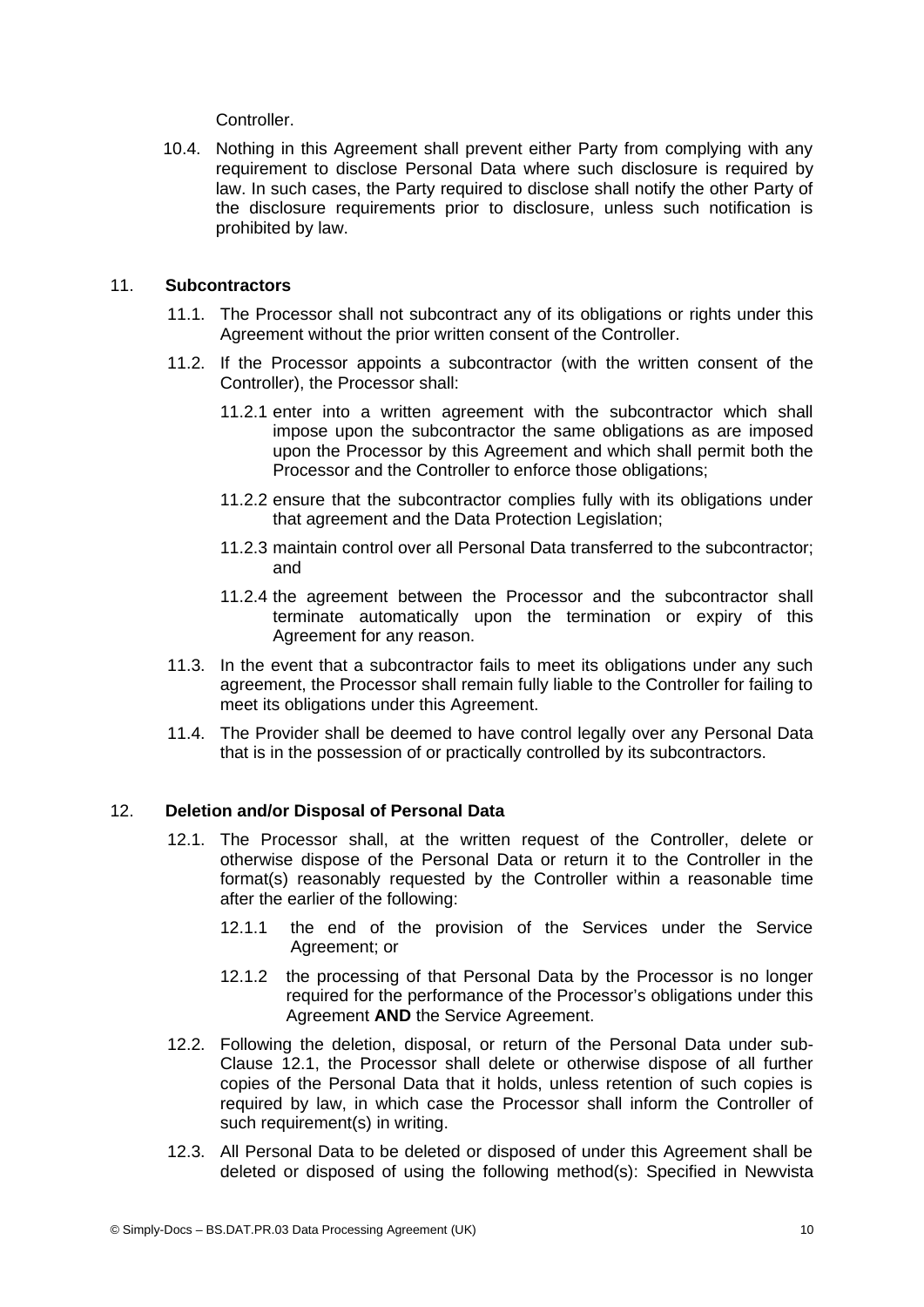Internet Data Handling and Data Security Policies.

#### 13. **Law and Jurisdiction**

- 13.1. This Agreement (including any non-contractual matters and obligations arising therefrom or associated therewith) shall be governed by, and construed in accordance with, the laws of England and Wales.
- 13.2. Any dispute, controversy, proceedings or claim between the Parties relating to this Agreement (including any non-contractual matters and obligations arising therefrom or associated therewith) shall fall within the jurisdiction of the courts of England and Wales.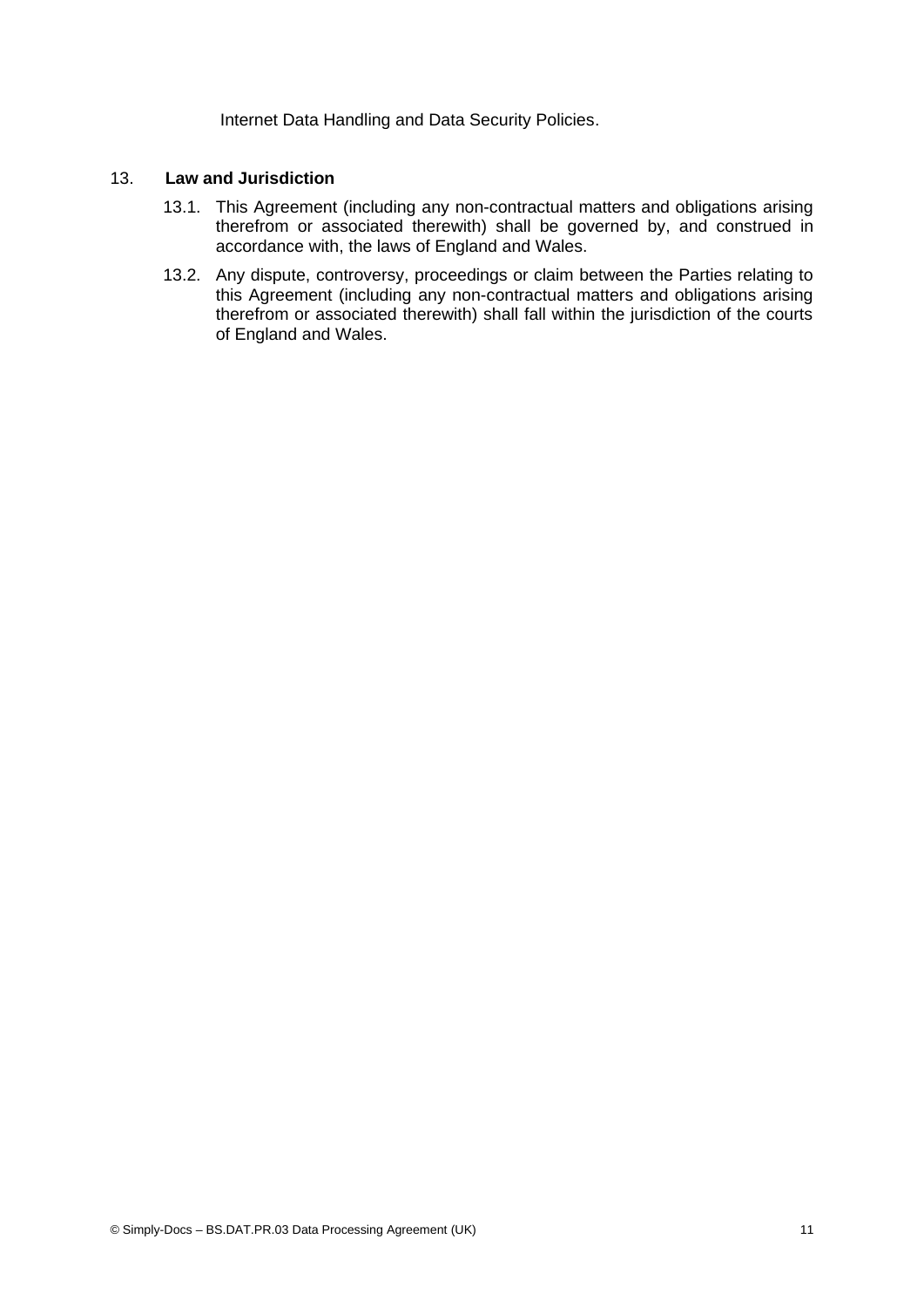## **SCHEDULE 1**

### **Services**

General Practice Website

Provision of a **General Practice website service** as defined under "**Pricing and Features**" at:

[https://www.websites4gps.co.uk/price/.](https://www.websites4gps.co.uk/price/)

### Secure Patient Forms System

The provision of a **secure online Patient Forms software system** to be used in conjunction with the Client's (General Practice) website.

The provision of a secure online Administration software system to allow the Client's authorised staff members to view, download, print and flag as processed all of the information captured by the secure online Patient Forms software.

The provision of automated software tools to securely delete all personal data captured by the online Patient Forms software system after specified retention periods.

#### Purpose

The Controller uses the Services for the purposes of 1) providing information to its patients and 2) capturing information from prospective and existing patients. This enables the Controller to perform its duties and provide services as a General Practice.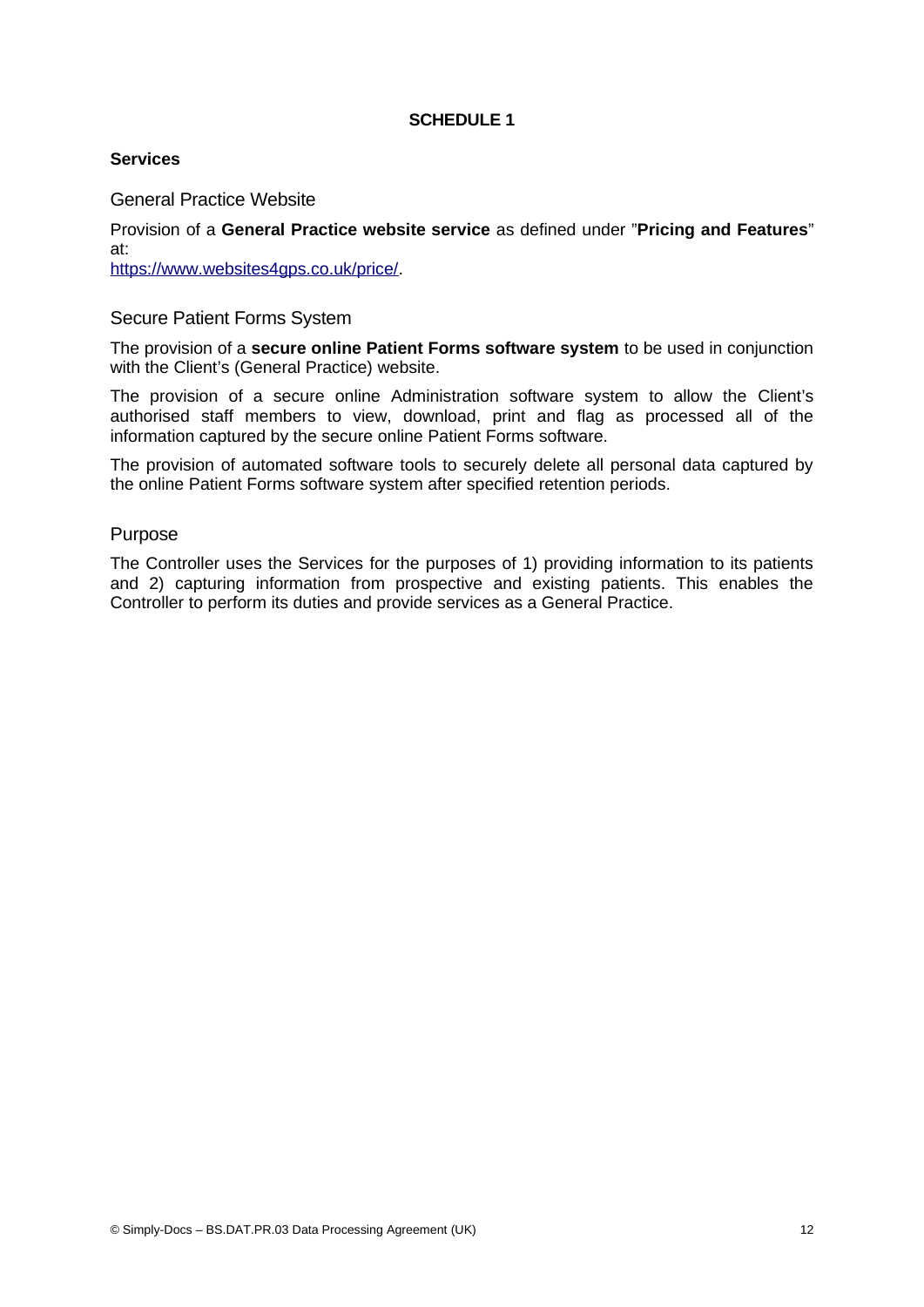# **SCHEDULE 2**

# **Personal Data**

| <b>Type of Personal Data</b>                                                                             | <b>Category of Data Subject</b>                                  | <b>Nature of Processing</b><br><b>Carried Out</b>                                                                                                                       | <b>Purpose(s) of Processing</b>                                                                        | <b>Duration of Processing</b>                                                                                                             |
|----------------------------------------------------------------------------------------------------------|------------------------------------------------------------------|-------------------------------------------------------------------------------------------------------------------------------------------------------------------------|--------------------------------------------------------------------------------------------------------|-------------------------------------------------------------------------------------------------------------------------------------------|
| <b>Personal Data including</b><br>Name (s), Address,<br>telephone number(s), email<br>address, etc.      | Prospective Patient or<br>existing Patient of Data<br>Controller | Data capture using online<br>forms, encryption and secure<br>storage in electronic<br>database. Provision of data<br>access to the Data<br>Controller. Secure deletion. | Provision of a secure online<br>patient data capture facility<br>for the Data Controller's<br>website. | Flagged as processed by<br>Data Controller staff, held for<br>30 calendar days. Not<br>flagged as processed held for<br>60 calendar days. |
| Sensitive personal data<br>including health and<br>medical information.                                  | Prospective Patient or<br>existing Patient of Data<br>Controller | Data capture using online<br>forms, encryption and secure<br>storage in electronic<br>database. Provision of data<br>access to the Data<br>Controller. Secure deletion. | Provision of a secure online<br>patient data capture facility<br>for the Data Controller's<br>website. | Flagged as processed by<br>Data Controller staff, held for<br>30 calendar days. Not<br>flagged as processed held for<br>60 calendar days. |
| <b>Identification Data</b><br>including passport pages,<br>driving license, or other<br>photographic ID. | Prospective Patient or<br>existing Patient of Data<br>Controller | Data capture using online<br>forms, encryption and secure<br>storage in electronic<br>database. Provision of data<br>access to the Data<br>Controller. Secure deletion. | Provision of a secure online<br>patient data capture facility<br>for the Data Controller's<br>website. | Flagged as processed by<br>Data Controller staff, held for<br>5 calendar days. Not flagged<br>as processed held for 10<br>calendar days.  |
|                                                                                                          |                                                                  |                                                                                                                                                                         |                                                                                                        |                                                                                                                                           |
|                                                                                                          |                                                                  |                                                                                                                                                                         |                                                                                                        |                                                                                                                                           |
|                                                                                                          |                                                                  |                                                                                                                                                                         |                                                                                                        |                                                                                                                                           |
|                                                                                                          |                                                                  |                                                                                                                                                                         |                                                                                                        |                                                                                                                                           |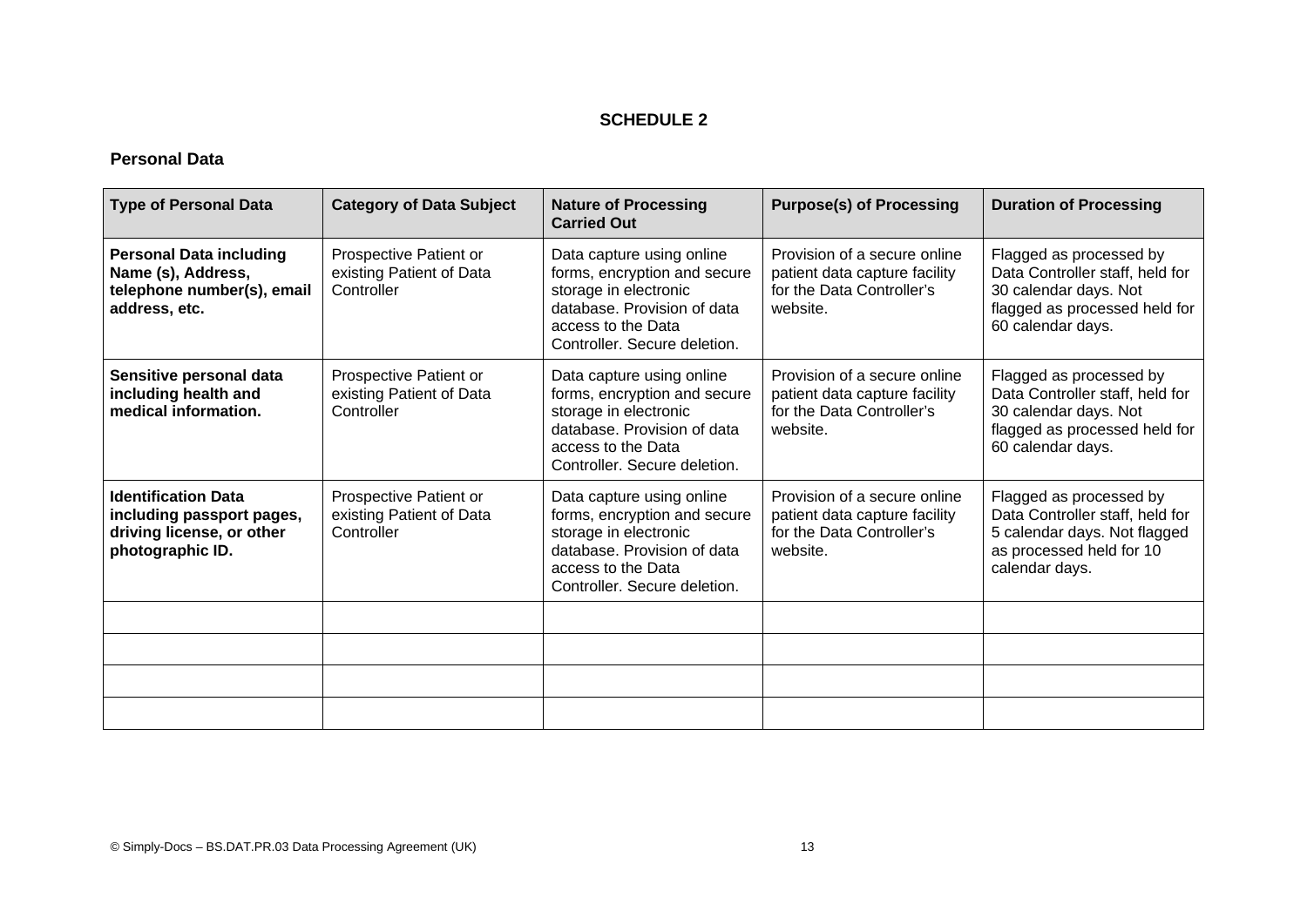### **SCHEDULE 3**

### **Technical and Organisational Data Protection Measures**

The following are the technical and organisational data protection measures referred to in Clause [4](#page-3-1):

- 1. The Processor shall ensure that, in respect of all Personal Data it receives from or processes on behalf of the Controller, it maintains security measures to a standard appropriate to:
	- 1.1. the harm that might result from unlawful or unauthorised processing or accidental loss, damage, or destruction of the Personal Data; and
	- 1.2. the nature of the Personal Data.
- 2. In particular, the Processor shall:
	- 2.1. have in place, and comply with, a security policy which:
		- 2.1.1 defines security needs based on a risk assessment;
		- 2.1.2 allocates responsibility for implementing the policy to a specific individual (such as the Processor's data protection officer) or personnel;
		- 2.1.3 is provided to the Controller on or before the commencement of this Agreement;
		- 2.1.4 is disseminated to all relevant staff; and
		- 2.1.5 provides a mechanism for feedback and review.
	- 2.2. ensure that appropriate security safeguards and virus protection are in place to protect the hardware and software which is used in processing the Personal Data in accordance with best industry practice;
	- 2.3. prevent unauthorised access to the Personal Data;
	- 2.4. protect the Personal Data using pseudonymisation and encryption, where it is practical to do so;
	- 2.5. ensure that its storage of Personal Data conforms with best industry practice such that the media on which Personal Data is recorded (including paper records and records stored electronically) are stored in secure locations and access by personnel to Personal Data is strictly monitored and controlled;
	- 2.6. have secure methods in place for the transfer of Personal Data whether in physical form (for example, by using couriers rather than post) or electronic form (for example, by using the OpenPGP standard (gnuPG) as defined by RFC4880 encryption);
	- 2.7. password protect all computers and other devices on which Personal Data is stored, ensuring that all passwords are secure (be a random phrase of at least 25 characters. The phrase should also be made up of upper and lower case letters, numbers, spaces and symbols), and that passwords are not shared under any circumstances;
	- 2.8. not allow the storage of the Personal Data on any mobile devices such as laptops or tablets unless such devices are kept on its premises at all times;